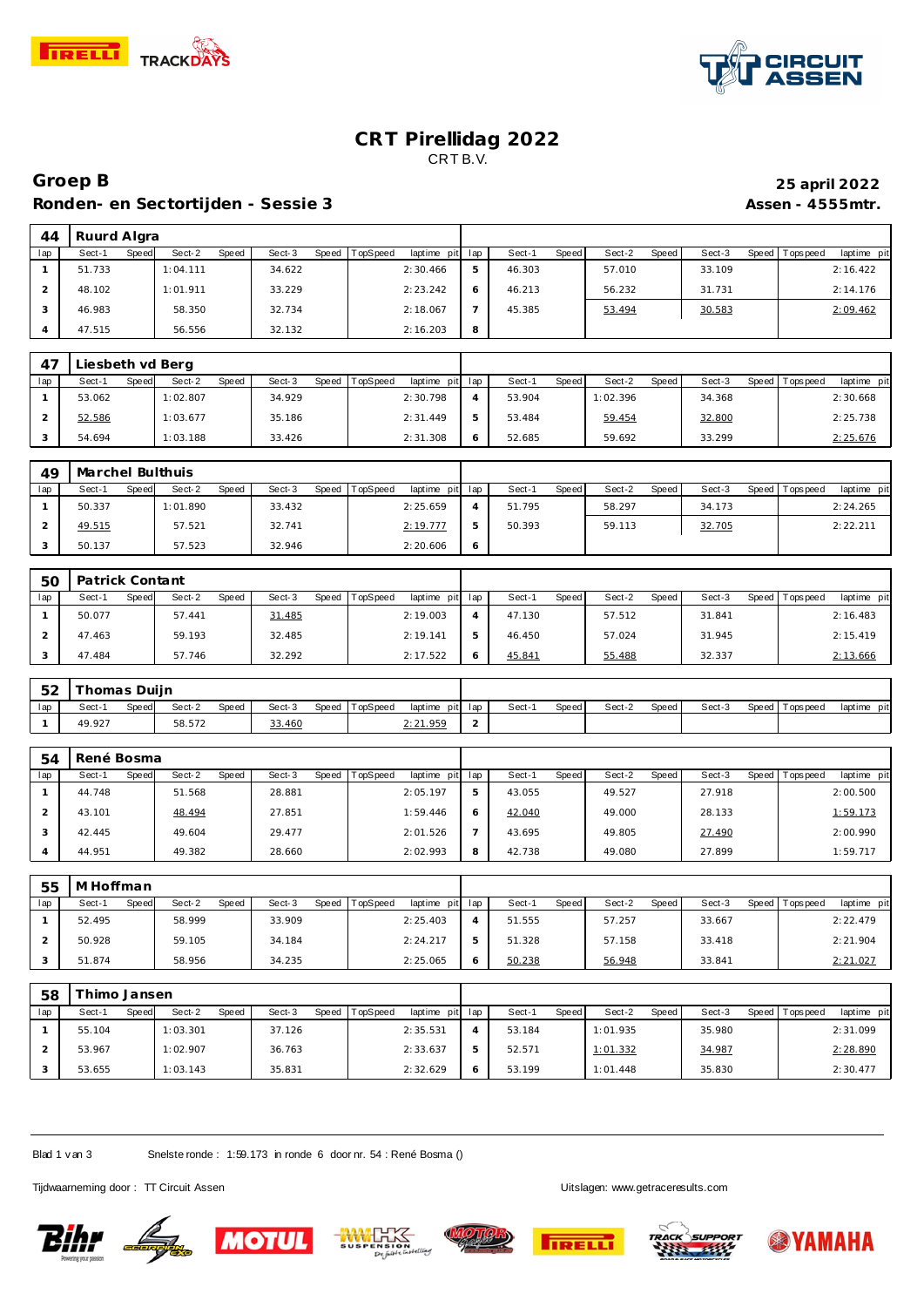



# **CRT Pirellidag 2022** CRT B.V.

# **Groep B 25 april 2022** Ronden- en Sectortijden - Sessie 3 **Assen - 4555mtr.**

| 60  | Bert-Jan Koerts |              |          |       |        |       |          |             |     |        |              |        |       |        |                |             |
|-----|-----------------|--------------|----------|-------|--------|-------|----------|-------------|-----|--------|--------------|--------|-------|--------|----------------|-------------|
| lap | Sect-1          | <b>Speed</b> | Sect-2   | Speed | Sect-3 | Speed | TopSpeed | laptime pit | lap | Sect-1 | <b>Speed</b> | Sect-2 | Speed | Sect-3 | Speed Topspeed | laptime pit |
|     | 51.647          |              | 1:01.543 |       | 34.287 |       |          | 2:27.477    | ы   | 47.507 |              | 56.578 |       | 32.038 |                | 2:16.123    |
|     | 52.335          |              | 58.810   |       | 33.129 |       |          | 2:24.274    |     | 47.082 |              | 56.607 |       | 32.122 |                | 2:15.811    |
|     | 49.164          |              | 59.360   |       | 33.147 |       |          | 2:21.671    |     | 46.812 |              | 56.510 |       | 31.065 |                | 2:14.387    |
|     | 48.246          |              | 57.360   |       | 32.177 |       |          | 2:17.783    | 8   |        |              |        |       |        |                |             |

| 6 <sup>1</sup> | Arthur van der Lek |                        |                 |                                    |   |                 |                 |        |                               |
|----------------|--------------------|------------------------|-----------------|------------------------------------|---|-----------------|-----------------|--------|-------------------------------|
| lap            | Sect-1<br>Speed    | Sect-2<br><b>Speed</b> | Sect-3<br>Speed | <b>TopSpeed</b><br>laptime pit lap |   | Speed<br>Sect-1 | Speed<br>Sect-2 | Sect-3 | Speed Topspeed<br>laptime pit |
|                | 49.034             | 58.983                 | 33.352          | 2:21.369                           |   | 47.321          | 55.242          | 32.976 | 2:15.539                      |
|                | 47.259             | 59.223                 | 33.008          | 2:19.490                           |   | 46.597          | 55.354          | 31.454 | 2:13.405                      |
|                | 47.968             | 57.125                 | 32.820          | 2:17.913                           |   | 46.001          | 55.637          | 30.917 | 2:12.555                      |
|                | 47.506             | 55.993                 | 32.886          | 2:16.385                           | 8 |                 |                 |        |                               |

| 63  | Roy Mekel       |                 |                 |                             |   |                 |                        |                 |                           |
|-----|-----------------|-----------------|-----------------|-----------------------------|---|-----------------|------------------------|-----------------|---------------------------|
| lap | Sect-1<br>Speed | Sect-2<br>Speed | Sect-3<br>Speed | TopSpeed<br>laptime pit lap |   | Sect-1<br>Speed | Sect-2<br><b>Speed</b> | Sect-3<br>Speed | laptime pit<br>Tops pee d |
|     | 53.410          | 1:03.162        | 33.950          | 2:30.522                    | 4 | 49.162          | 59.130                 | 33.501          | 2:21.793                  |
|     | 52.278          | 1:03.949        | 35.202          | 2:31.429                    | ь | 48.792          | 57.698                 | 33.385          | 2:19.875                  |
|     | 51.047          | 1:01.273        | 35.052          | 2:27.372                    |   | 48.829          | 58.493                 | 31.843          | 2:19.165                  |

| 64  | Niels Mulderij |                          |                 |                         |     |                 |                 |                 |                           |
|-----|----------------|--------------------------|-----------------|-------------------------|-----|-----------------|-----------------|-----------------|---------------------------|
| lap | Sect-1         | Sect-2<br>Speed<br>Speed | Sect-3<br>Speed | TopSpeed<br>laptime pit | lap | Sect-1<br>Speed | Sect-2<br>Speed | Sect-3<br>Speed | laptime pit<br>Tops pee d |
|     | 50.074         | 57.759                   | 32.847          | 2:20.680                | 4   | 48.007          | 1:00.857        | 32.182          | 2:21.046                  |
|     | 48.534         | 57.386                   | 31.248          | 2:17.168                | ь   | 50.194          | 59.640          | 32.634          | 2:22.468                  |
|     | 47.246         | 55.326                   | 31.642          | 2:14.214                | O   | 52.757          | 59.815          | 33.111          | 2:25.683                  |

| 65  | Pim Naaijkens |                 |       |        |                  |                 |   |        |       |          |       |        |                 |             |
|-----|---------------|-----------------|-------|--------|------------------|-----------------|---|--------|-------|----------|-------|--------|-----------------|-------------|
| lap | Sect-1        | Sect-2<br>Speed | Speed | Sect-3 | Speed   TopSpeed | laptime pit lap |   | Sect-1 | Speed | Sect-2   | Speed | Sect-3 | Speed Tops peed | laptime pit |
|     | 57.602        | 1:07.170        |       | 37.651 |                  | 2:42.423        |   | 57.330 |       | 1:03.188 |       | 36.975 |                 | 2:37.493    |
|     | 56.564        | 1:09.883        |       | 37.889 |                  | 2:44.336        | ь | 53.944 |       | 1:03.292 |       | 36.535 |                 | 2:33.771    |
|     | 57.098        | 1:06.480        |       | 37.895 |                  | 2:41.473        | O |        |       |          |       |        |                 |             |

| 66  | orben Othersen |       |        |       |        |       |          |                 |        |       |        |       |        |         |            |             |
|-----|----------------|-------|--------|-------|--------|-------|----------|-----------------|--------|-------|--------|-------|--------|---------|------------|-------------|
| lap | Sect-1         | Speed | Sect-2 | Speed | Sect-3 | Speed | TopSpeed | laptime pit lap | Sect-1 | Speed | Sect-2 | Speed | Sect-3 | Speed I | Tops pee d | laptime pit |
|     | 50.436         |       | 56.250 |       | 34.562 |       |          | 2:21.248        | 49.607 |       | 57.127 |       | 33.484 |         |            | 2:20.218    |
|     | 51.052         |       | 56.407 |       | 33.085 |       |          | 2:20.544        | 50.033 |       | 55.606 |       | 32.146 |         |            | 2:17.785    |
|     | 50.003         |       | 56.224 |       | 35.024 |       |          | 2:21.251        |        |       |        |       |        |         |            |             |

| 72  | Arjan Sondervan |       |          |       |        |       |          |                 |        |       |          |       |        |         |          |             |
|-----|-----------------|-------|----------|-------|--------|-------|----------|-----------------|--------|-------|----------|-------|--------|---------|----------|-------------|
| lap | Sect-1          | Speed | Sect-2   | Speed | Sect-3 | Speed | TopSpeed | laptime pit lap | Sect-1 | Speed | Sect-2   | Speed | Sect-3 | Speed I | Topspeed | laptime pit |
|     | 55.983          |       | 1:06.174 |       | 37.227 |       |          | 2:39.384        | 50.830 |       | 1:01.615 |       | 35.210 |         |          | 2:27.655    |
|     | 54.070          |       | 1:04.068 |       | 36.946 |       |          | 2:35.084        | 49.498 |       | 58.462   |       | 33.638 |         |          | 2:21.598    |
|     | 51.629          |       | 1:02.775 |       | 35.884 |       |          | 2:30.288        | 48.478 |       | 57.801   |       | 33.732 |         |          | 2:20.011    |

| 78  | Jimi van der Ven |       |          |       |        |       |          |                 |   |        |       |        |       |        |         |          |             |
|-----|------------------|-------|----------|-------|--------|-------|----------|-----------------|---|--------|-------|--------|-------|--------|---------|----------|-------------|
| lap | Sect-1           | Speed | Sect-2   | Speed | Sect-3 | Speed | TopSpeed | laptime pit lap |   | Sect-1 | Speed | Sect-2 | Speed | Sect-3 | Speed I | Topspeed | laptime pit |
|     | 50.029           |       | 1:00.343 |       | 33.654 |       |          | 2:24.026        |   | 47.759 |       | 59.136 |       | 32.884 |         |          | 2:19.779    |
|     | 49.225           |       | 1:00.489 |       | 33.773 |       |          | 2:23.487        | 5 | 47.755 |       | 58.209 |       | 32.467 |         |          | 2:18.431    |
|     | 48.176           |       | 59.441   |       | 32.858 |       |          | 2:20.475        | 6 |        |       |        |       |        |         |          |             |

Blad 2 v an 3 Snelste ronde : 1:59.173 in ronde 6 door nr. 54 : René Bosma ()

Tijdwaarneming door : TT Circuit Assen Uitslagen:<www.getraceresults.com>